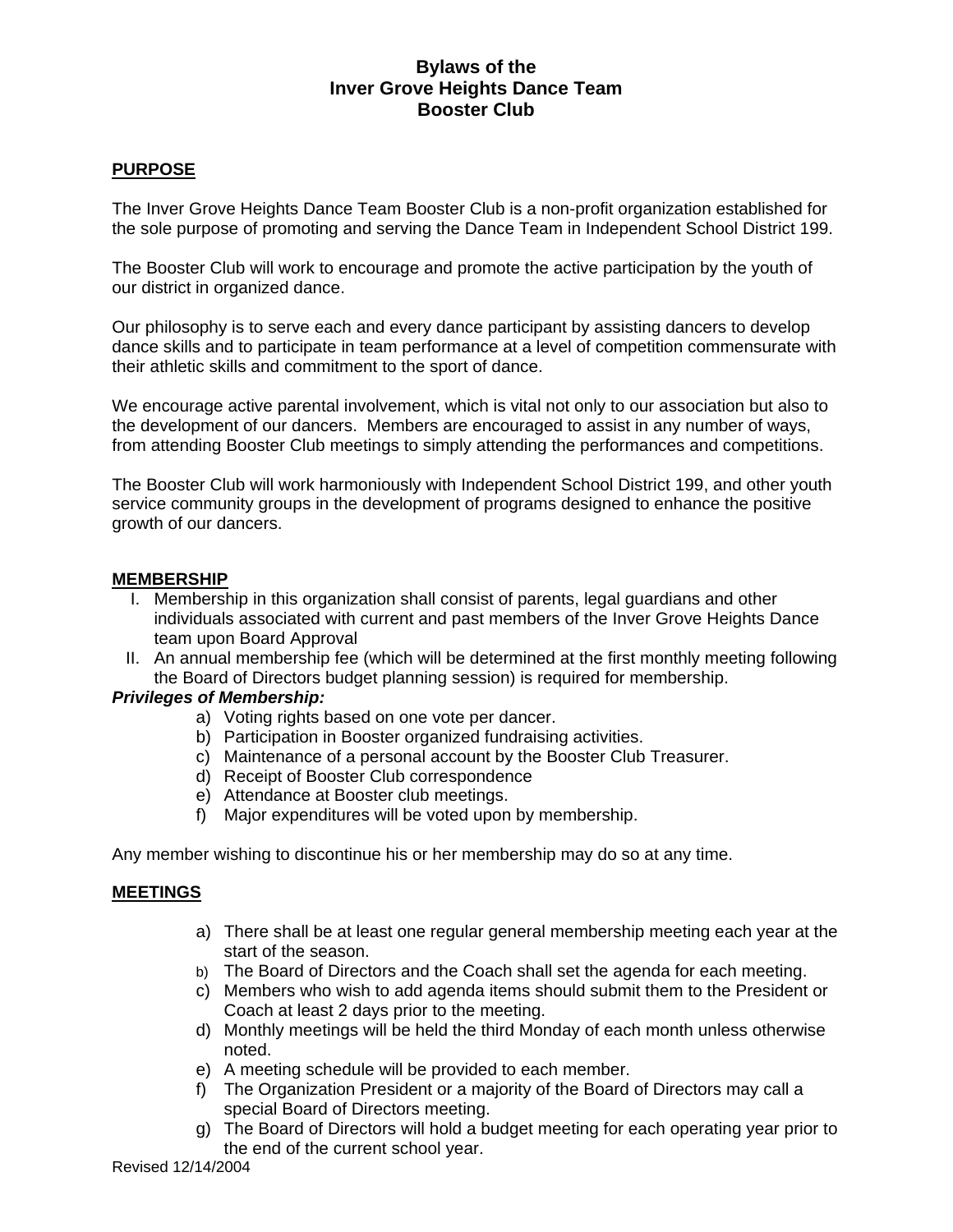### **BOARD OF DIRECTORS**

- a) The Board of Directors shall consist of five officers appointed by the Varsity Dance Coach in agreement with the general membership. The Varsity Dance Coach, Varsity Assistant Coach, and Junior Varsity Coach shall also be members of the Board of Directors.
- b) The Board shall be responsible for carrying out the affairs of the Association as directed by these by-laws, and the general membership.
- c) They shall also be responsible for approving the Fall and Winter Season expenses, uniforms, fundraiser, etc., for the purpose of meeting the requirements of the MSHSL and Simley High School's Athletic Department.
- d) The Board of Directors will establish a budget for each operating year. A separate budget will be set for each Season.
- e) In no case will the Board of Directors place the Association in debt by borrowing money in the name of the association.

### **OFFICERS**

- a) The officers of this organization shall consist of the President, Vice President, Secretary and Treasurer.
- b) Officers will be appointed for a one-year term.
- c) Any officer or agent appointed may be removed by a majority of the membership, when the best interests of the organization may be served thereby.
- d) Vacancies will be filled as needed.

#### **Duties of the President**

- a) Be the principal executive officer of the organization subject to the control of the Board of Directors and membership.
- b) Supervise all business affairs of the organization.
- c) Preside at all meetings of the membership and the Board of Directors.
- d) Sign all official documents of the organization.
- e) Have the power to invite persons not members of the organization to attend regular or special meetings of the Board of Directors.
- f) Issue a current copy of the by-laws of the organization to the general membership.
- g) Perform such duties as are specifically provided in the article and by-laws and as shall be imposed upon them by resolution of a majority of the Board of Directors.
- h) Shall designate a Booster club member to assist in auditing the organization books annually.

#### **Duties of the Vice President**

- a) Perform the duties of the President in the event of the inability of the President to act and when so acting, shall have all the powers of and be subject to all the restrictions upon the President.
- b) Perform such other duties as from time to time may be assigned by the President or Board of Directors.
- c) The Vice President or their designee and the booster member designated by the President shall audit the booster club books annually.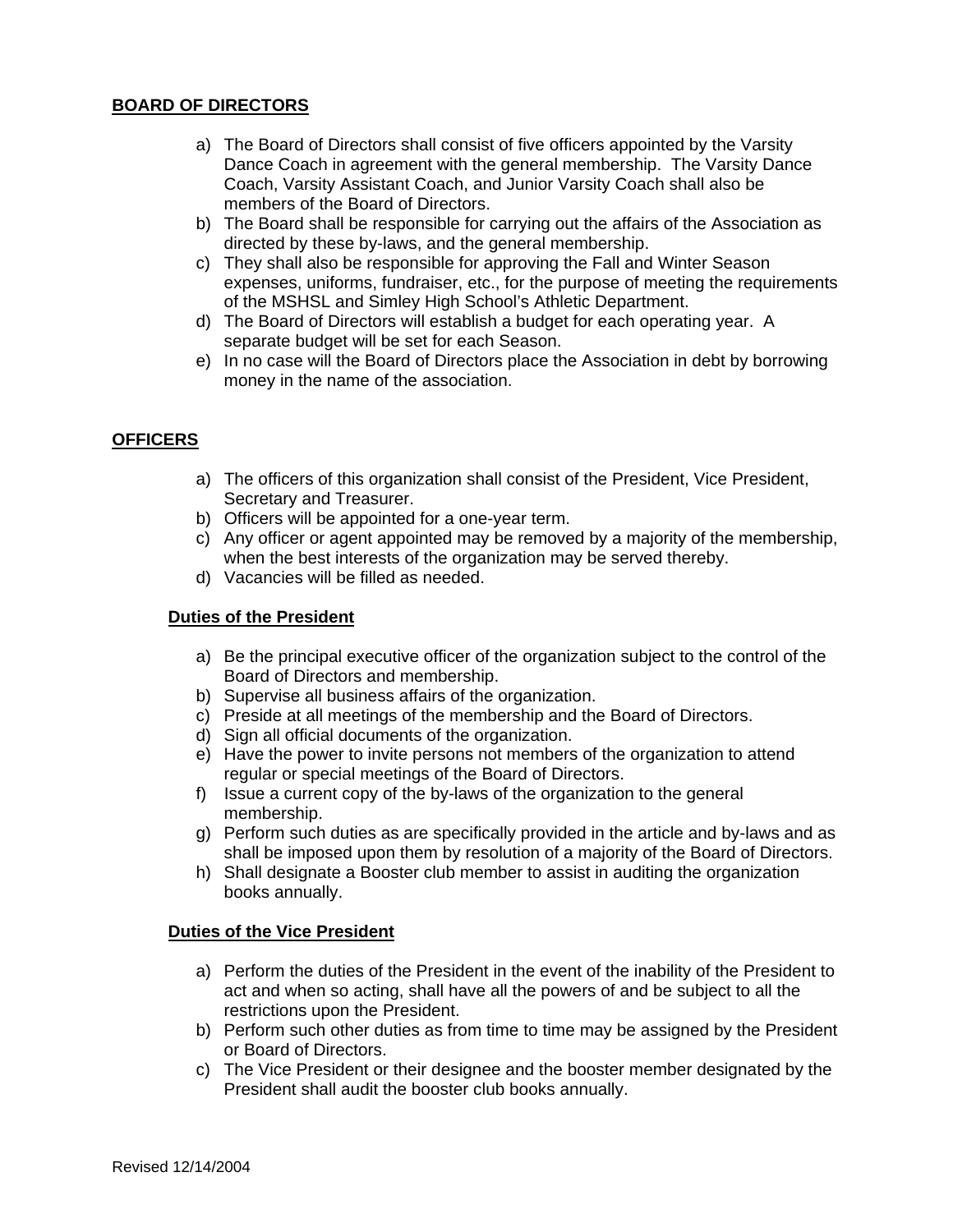### **Duties of the Treasurer**

- a) Perform all duties of the President in the absence of the President and Vice President.
- b) Shall give charge and custody of, and be responsible for all funds of the organization; receive and give receipts (a cashed check is considered a receipt) for monies due and payable to the organization from any source whatsoever, and deposit all such monies in the name of the organization.
- c) Shall pay all bills of the organization as designated by the Board of Directors.
- d) A personal account will be maintained for each dancer whose parent or Legal Guardian is a Booster Member in good standing.
- e) All requests for disbursements or reimbursement of expenses must be submitted in writing to the Treasurer and be accompanied with applicable receipts.
- f) All disbursements of more than \$500 must be approved by at least one additional member of the Board of Directors.
- g) In May of each year submit records, electronic and\or paper, and related accounts for an audit.
- h) For fundraisers, the Treasurer will only deposit collected monies and make payments as directed. The responsibility for each fundraiser lies with the fundraiser chairperson.
- i) Shall, in general, perform all duties incident to the office of Treasurer and such other duties as from time to time may be assigned by the president or Board of Directors.

Upon completion of term in office and the annual audit, shall deliver all books, papers, and reports to the new Treasurer.

#### **Duties of the Secretary**

- a) Perform all duties of the President in the absence of the President, Vice President, and Treasurer.
- b) Keep the minutes of the meetings held by the organization and of the Board of Directors.
- c) Shall perform all duties incident to the office of Secretary, subject to the control of the Board of Directors, and as from time to time may be assigned by the President or Board of Directors.
- d) Upon completion of term in office, shall deliver all books, papers, and reports to the new Secretary.
- e) Shall maintain an official voting membership roster.
- f) Shall distribute communication on behalf of the Booster Club and facilitate the coordination of fundraising activities.

#### **ANNUAL AUDIT**

The Annual audit shall review the Booster Clubs financial records, meeting minutes and agendas, and other reports as necessary. Upon completion of the audit, a statement with regard the Clubs records shall be file and stored with the Secretarial records.

- a) The financial records, meeting minutes and agendas, and other reports shall be audited at the end of the year and prior to the transition to the next year officers.
- b) The Treasurer and Secretary shall provided reports and documents for audit. Information may be provided either electronically or via hardcopy.